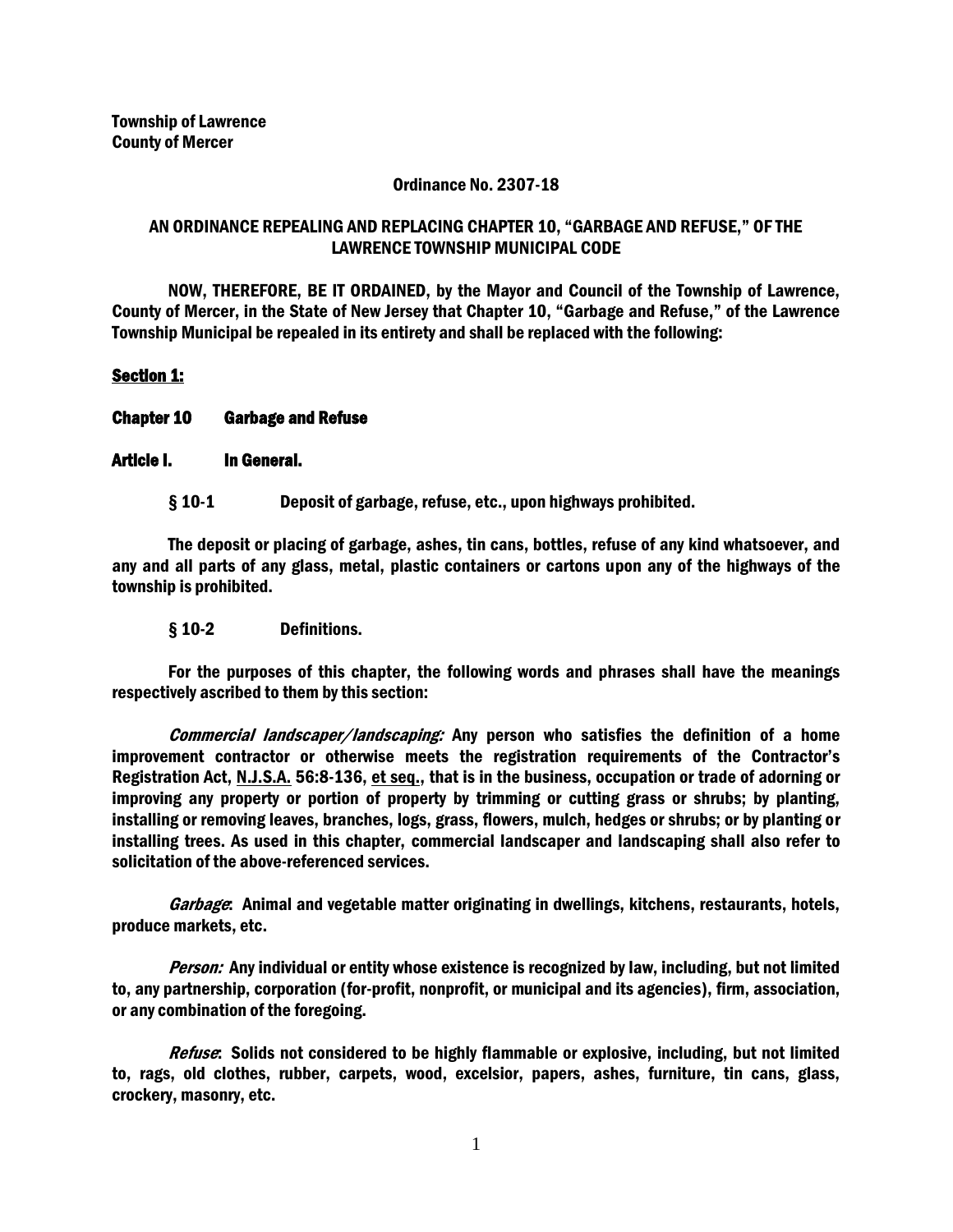Trade waste: All solid or liquid material or rubbish resulting from construction, building operations, or the prosecution of any business, trade, or industry, including, but not limited to, plastic products, cartons, paint, grease, oil and other petroleum products, chemicals, cinders and other forms of solid or liquid waste material.

Vegetative Materials: All leaves, plants, bushes, twigs, branches and other plant materials not otherwise excluded or exempted in this chapter. Grass, soil, dirt and mud are expressly excluded from the definition of vegetative materials.

Wage theft: When any person has been found guilty, liable or responsible in any judicial or administrative proceeding of committing a violation of the Federal Fair Labor Standards Act of 1938, 29 U.S.C.A. § 201 et seq., the New Jersey Wage and Hour Law, N.J.S.A. 34:11-56a. et seq., the New Jersey State Wage Payment Law, N.J.S.A. 34:11-4.1 et seq., or N.J.S.A. 2C:40A-2 (violation of contract to pay employees).

Article II. Collection.

§ 10-3 State solid waste management regulation.

The New Jersey Solid Waste Management Act, N.J.S.A. 13:1E-1, et seq., and Solid Waste Management Rules, N.J.A.C. 7:26-1, et seq., as from time to time amended, are hereby incorporated by reference as if fully set forth herein.

§ 10-4 Placement of Garbage and Refuse.

Garbage and Refuse shall be disposed of pursuant to the following regulations:

(a) All garbage shall be placed at the road or street edge clear of any gutter or drain in a manner convenient to collection.

(b) Garbage shall be placed for collection no earlier than 5:00 P.M. of the day prior to scheduled collection.

(c) Trash receptacles shall be removed from the street or road within forty-eight (48) hours of garbage collection.

(d) With the exception of bulk waste, all garbage, including grass, shall be placed in trash receptacles owned and issued by the Township of Lawrence. Bulk waste consists of items to be discarded which are too large to fit into your new cart. The exceptions are "white goods" such as washers, dryers and refrigerators and bulky materials too large to fit in the "hopper" of any vehicle used for collection.

(e) Each household or business may utilize up to two-hundred gallons of receptacle capacity per collection.

(f) Condominium Associations, under terms mutually agreed to by the Association and the Township, may be serviced by means other than Township owned and issued trash receptacles.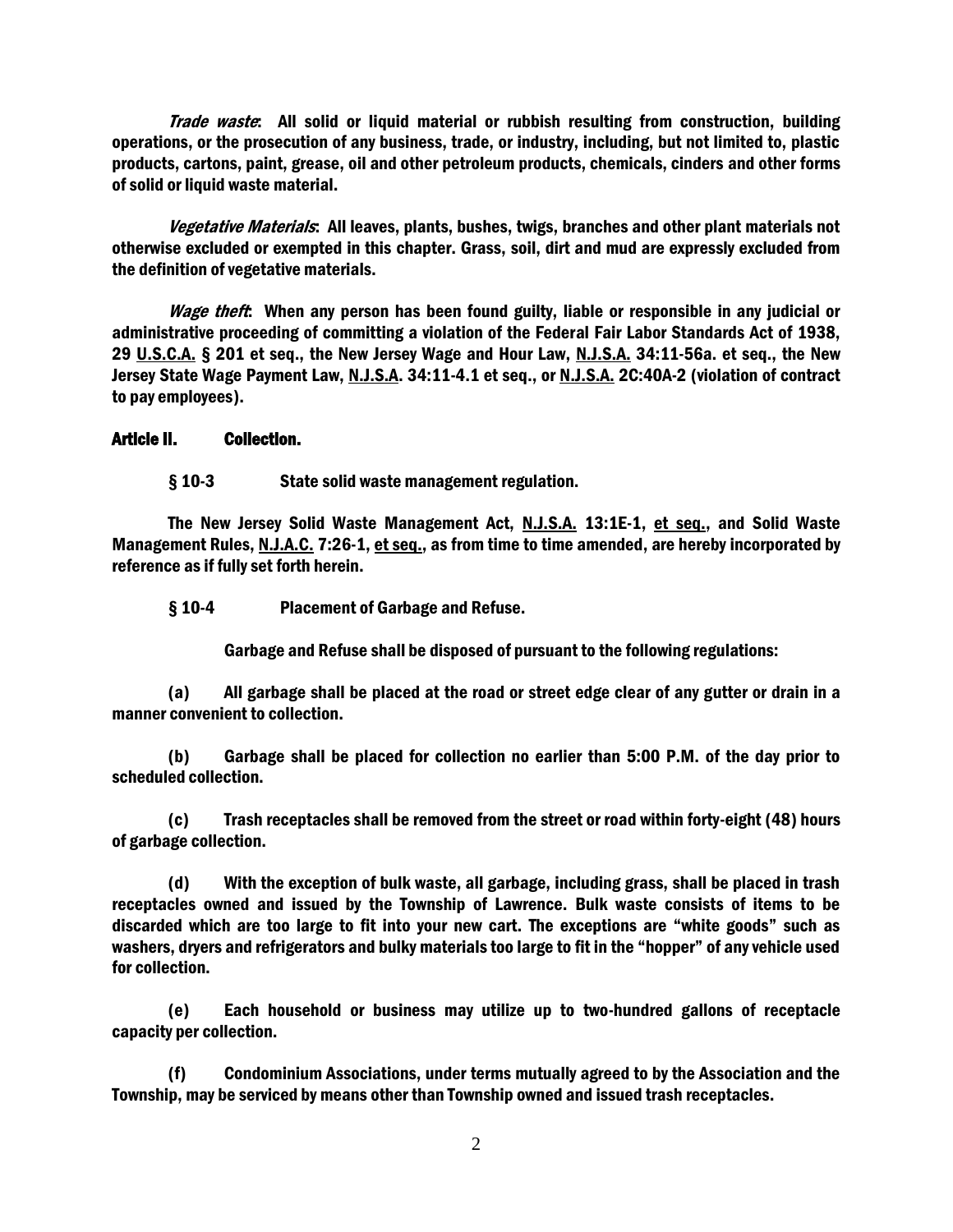### § 10-5 Upsetting, scavenging in, etc., receptacles prohibited.

No person shall maliciously upset or loosen, or scavenge, or in any manner disarrange any refuse properly placed and secured for collection.

# Article III. Brush, Weeds and Other Deleterious Debris and Trash.

§ 10-6 Placement of Vegetative Materials for Curbside Collection.

(a) Vegetative materials shall be placed at the front yard curb, or edge of the street or road in the front yard in a manner convenient for the township collector and that does not impede pedestrians and motorists from safely traversing the streets and sidewalks.

(1) Leaves shall be separated from all other plant materials and shall be placed loose (not in bags or other containers).

(2) Grass shall be disposed of as regular trash on normal collection days. Grass shall be bagged and placed in a garbage cart or receptacle.

(3) Tree trunks and stumps are prohibited.

(b) The owner, lessee, tenant, mortgagee, its agent and/or assigns or occupant of lands lying within the township are responsible for the vegetative material that has been placed at the front yard curb, or edge of the street or road in the front yard by commercial landscapers they have hired. Commercial landscapers and/or tree contractors are prohibited from placing trees, segments thereof, and branches on the front yard curb, or edge of the street or road in the front yard for municipal curbside collection, and an owner, lessee, tenant, mortgagee, its agent and/or assigns or occupant shall be responsible for any such violation of this subparagraph by his, her or their commercial landscaper and/or tree contractor.

(c) For the purposes of collecting vegetative materials, the township is divided into four (4) zones (see zone map). Vegetative materials shall be collected in Zone 1 during the week containing the first Monday in the month, Zone 2 during the week containing the second Monday, Zone 3 during the week containing the third Monday, and Zone 4 during the week containing the forth Monday. Vegetative materials shall be put out the Saturday or Sunday immediately preceding the week in which a zone is to have collection.

§10-7 Dimension and Size of Vegetative Materials for Curbside Collection.

(a) Vegetative materials shall be placed in an area of the street or road edge not greater than four feet (4') from the edge of the pavement.

(b) Vegetative materials shall be piled not greater than three feet (3') in height and twelve (12') feet in length.

(c) Trees, or segments thereof, and branches greater than six inches (6") in diameter may not be disposed of through municipal curbside collection.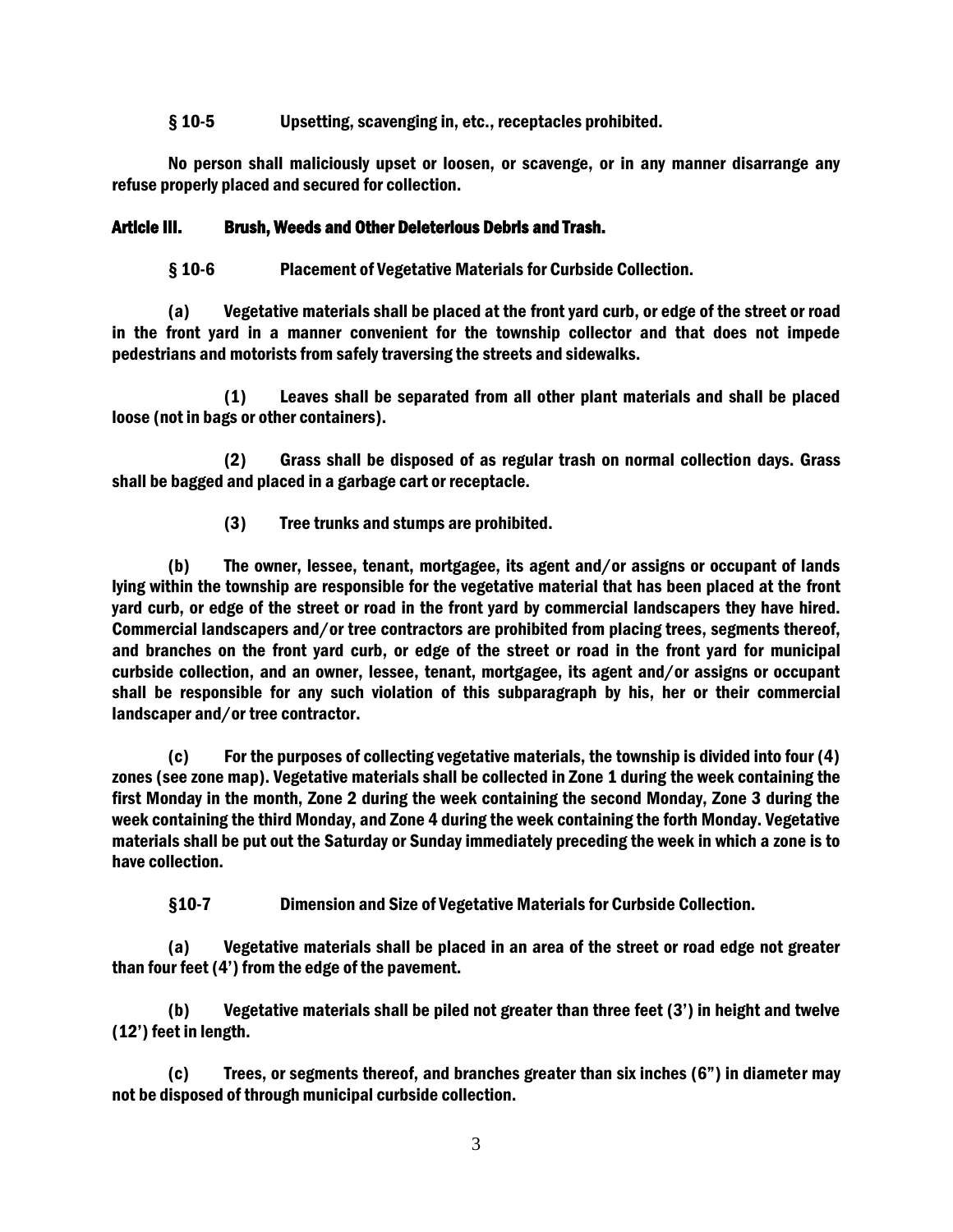(d) Trees, or segments thereof, branches and twigs shall not exceed three feet (3') in length.

§ 10-8 Accumulation prohibited; collection only in front yard.

(a) No owner, lessee, tenant, mortgagee, its agent and/or assigns, or occupant of lands lying within the township shall accumulate or allow to accumulate on such lands, including sidewalks, gutters and catch basins thereon, lands, brush, weeds, dead or dying trees, stumps, roots, obnoxious growths, filth, garbage, trash and debris, if such accumulation is adverse to the public health, safety, general welfare or creates a fire hazard.

(b) Vegetative materials shall only be piled in and collected from front yards in conformance with the collection schedule for such materials established in subsection 10-6(c) above.

(c) Owners, lessees, tenants, mortgagees, their agents and/or assigns or occupants are prohibited from adding, or allowing the addition of, their vegetative materials to other piles or collections located in the front yard of neighboring or adjacent properties, or from piling for collection by the township such vegetative materials in the rear or the side yards of their property(ies). Nothing herein shall prohibit an owner, lessee, tenants, mortgagees, their agents and/or assigns from temporarily piling vegetative materials in other areas of their property(ies) until it is the proper time to place such materials in the front yard for collection.

§ 10-9 Inspections; notice to remove.

Inspections; notice to remove. The department of health, department of public works, or police department shall from time to time make inspections, and if any such department finds any violation of this article, or if any such violation is reported to it by a township officer or employee, shall give written notice to the owner, tenant, lessee, mortgagee, its agent and/or assigns or occupant to remove or correct the violations.

§ 10-10 Removal by town when owner or occupant fails to do so.

In the event the owner, lessee, tenant, mortgagee, its agent and/or assigns or occupant, within ten days after such notice to such owner, tenant, lessee or occupant, shall refuse or neglect to remove the same, the township manager may provide for the removal from such lands of brush, weeds, dead and dying trees, stumps, roots, obnoxious growths, filth, garbage, trash and debris or under the direction of any officer of the township the township manager may designate.

§ 10- 11 Costs of removal constitute lien upon property.

In all cases where brush, weeds, dead and dying trees, stumps, roots, obnoxious growths, filth, garbage, trash and debris are removed from any lands by or under the direction of the manager, or such other officer as provided above, such officer shall certify the cost thereof to the township council, which shall examine the certificate, and if found correct, shall cause the cost as shown thereon to be charged against such lands, which amount so charged shall forthwith become a lien upon such lands, the same to bear interest at the same rate as taxes, and shall be collected and enforced in the same manner as taxes.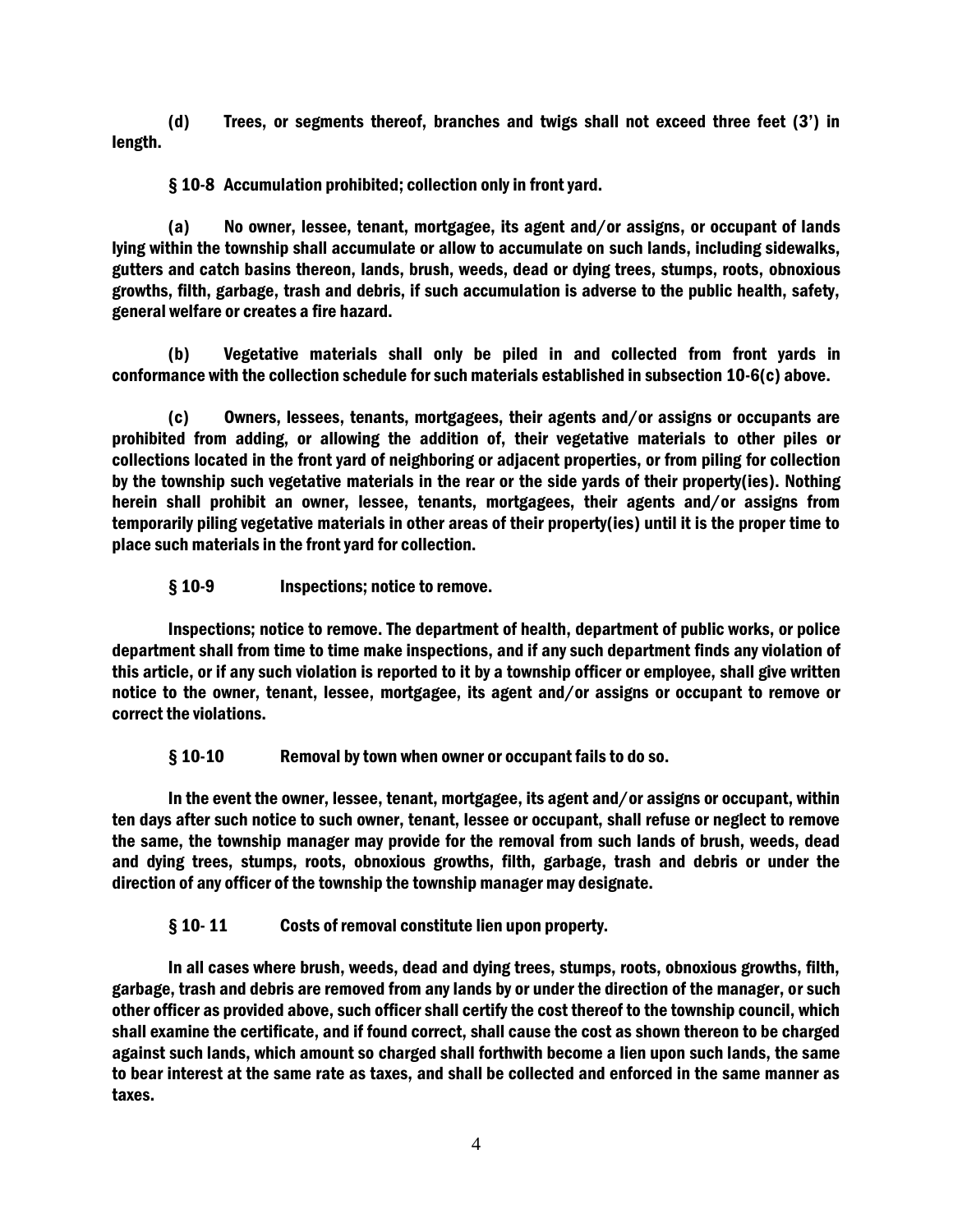§ 10-12 Certain portions of land or certain items may be included in notice to remove.

The department of health, department of public works, or police department in preparing the notice described in this article, shall have discretion to include all or only certain portions of the lands of the owner, tenant, lessee, mortgagee, its agents or assigns or occupant to be served with such notice, or all or only specified types, quantities or sizes of brush, weeds, dead and dying trees, stumps, roots, obnoxious growths, filth, garbage, trash and debris, as may be described and designated in such notice.

§ 10-13 Article applicable to commercial landscapers.

The provisions of this article, including, but not limited to accumulation of and size and dimensions of vegetative materials, are also applicable to commercial landscapers as defined in this chapter. Commercial landscapers must register with the township as set forth in article IV herein.

§ 10-14 Penalties.

Any person violating the terms of this article shall, upon conviction in the municipal court, be punished as follows:

(a) For the first offense, a fine of five hundred dollars (\$500);

(b) For the second offense, a fine of seventy hundred and fifty dollars (\$750); and

(c) For the third offense and any subsequent offenses thereafter, a fine of one thousand dollars (\$1000) or imprisonment for a term not to exceed ninety (90) days, or both.

# Article IV. Commercial Landscaper Registration.

§ 10-15 Purpose.

The purpose of this chapter requiring registration is to ensure that commercial landscapers as defined in chapter are cognizant of the township's regulations concerning the vegetative materials collection program, Federal and New Jersey State wage and hour laws, and the New Jersey State workers' compensation laws.

Nothing in this chapter shall relieve any owner, lessee, tenant, mortgagee, its agent and/or assigns or occupant of his, her or their responsibility to comply with the requirements of the township's vegetative materials collection program set forth elsewhere in this chapter.

§ 10-16 Registration requirement for commercial landscapers for hire.

No person shall engage in any commercial landscaping on any public or private property within the township for hire without first registering with the department of public works, on forms to be supplied by said department.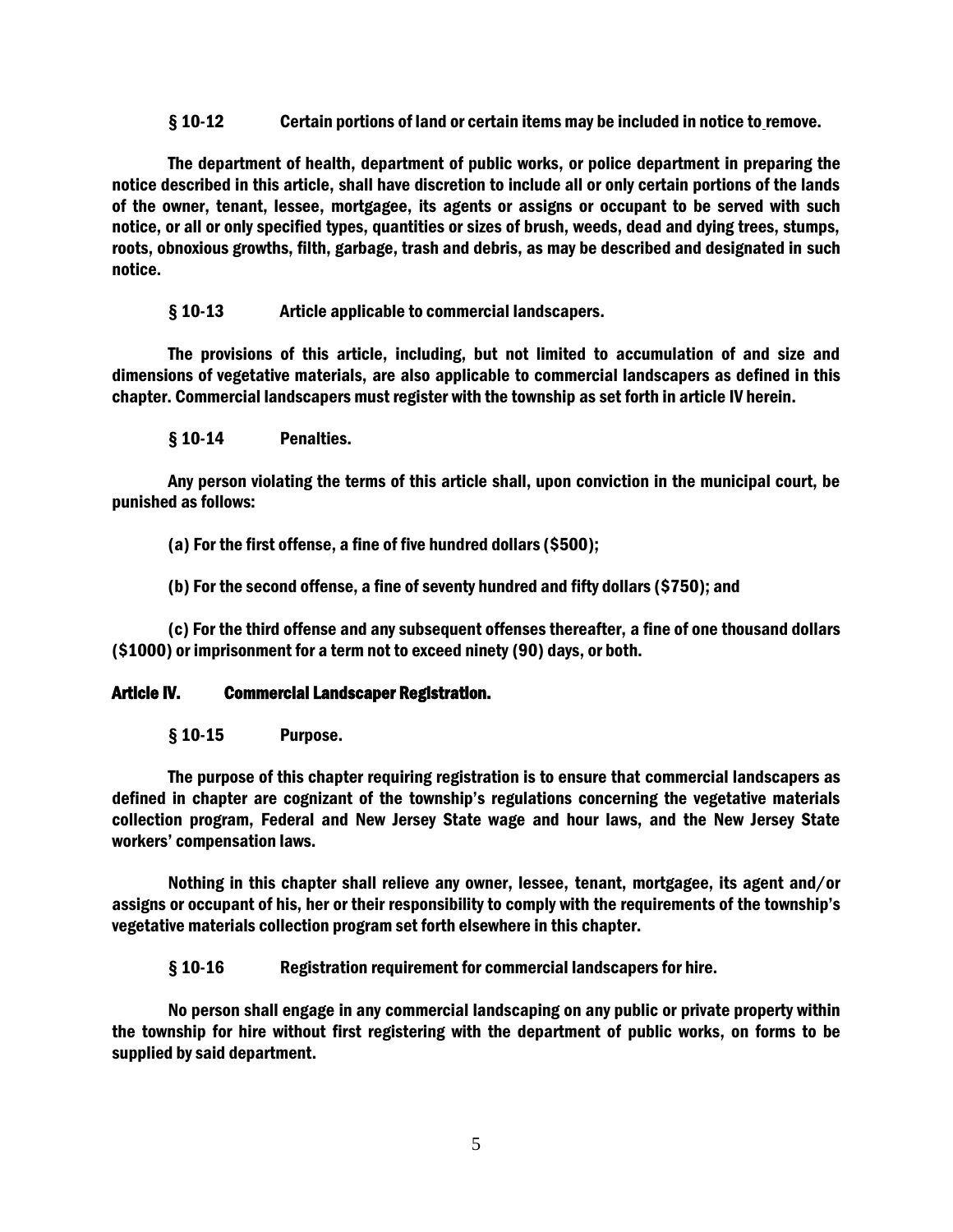§ 10-17 Applications for registration; registration fee; suspension or revocation of registration; disclaimer.

(a) An application for registration shall be made upon forms provided by the township and shall be filed with the director of public works, or his designee. Approved applications for registration shall be public records.

(b) At the time of registration, applicants shall acknowledge in writing that they have received (or have been offered, at no cost) a copy of the provisions of the township's ordinance regulating its vegetative materials collection program. In addition, applicants shall acknowledge in writing that they have received (or have been offered, at no cost) a copy of the Federal and New Jersey State wage and hour laws, and New Jersey State workers' compensation insurance laws.

(c) Every registration shall be issued and renewed on an annual basis, effective March 31 of each year, upon payment of an annual fee to the municipality in the amount of fifty dollars (\$50).

(d) No registration shall be required of any owner, lessee, tenant, mortgagee, its agents or assigns, or occupant of lands lying within the township who shall personally perform activities otherwise requiring a registration; except that all such work must otherwise comply with the township's ordinance.

(e) The mayor and council may, upon recommendation of the director of public works, or his designee, after notice and an opportunity for a hearing, suspend or revoke any registration for violation of law, including but not limited to wage theft laws, or related township ordinances, or for good cause, which is shown to be prejudicial to the public health, safety or welfare. In addition, the director of public works, or his designee, may temporarily suspend any registration for a period not to exceed one week or until the mayor and council can be convened to consider said suspension, when:

(1) The director of public works, or his designee, has reasonable cause or belief that an emergency affecting the public health, safety or welfare so requires; or

(2) The director of public works, or his designee, receives sufficient information to establish that the registrant has committed wage theft which has not been cured by the registrant by compliance with the order or decision of the governmental entity determining the same.

(f) The township makes no guarantee or representation regarding the fitness, knowledge or qualification of any person that is registered by the township to engage in commercial landscaping for hire.

§ 10-18 Penalties.

For each violation of this article, the violator shall be subject to such fines and other penalties as provided in section 10-14 of this Code.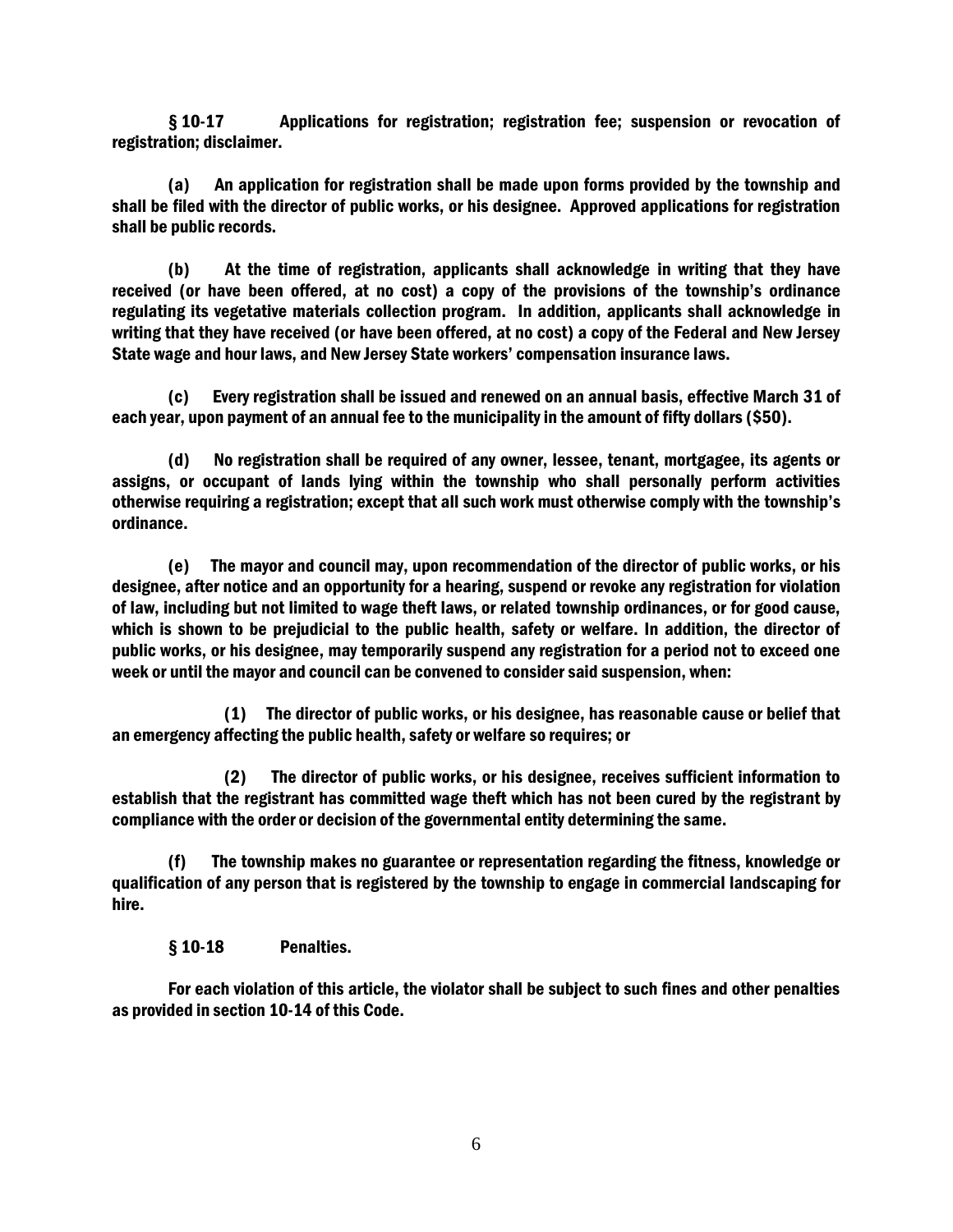### Article V. Abandonment and Storage of Inoperable Motor Vehicles.

§ 10-19 Findings of council; declaration of policy.

It is hereby determined and declared that the abandonment or storage outdoors of any inoperable motor vehicle or any motor vehicle not currently licensed or registered, on any public street or on any public or private lands within the township is contrary and inimical to the public welfare in that such vehicles so abandoned or stored attract or may attract vermin and persons of tender years, who being so attracted may play in or about them and be injured doing so, and in that such vehicles so abandoned or stored outdoors deteriorate and are unsightly and are detrimental to and depreciate the value of properties in the neighborhood where they are located and in the township as a whole.

§ 10-20 Definitions.

For the purposes of this article, the following words and phrases shall have the meanings respectively ascribed to them by this section:

Inoperable: Any motor vehicle, omnibus, road tractor, trailer, truck, truck-trailer and vehicle that is not currently registered or licensed, or which is not capable of being used or operated upon any public street or highway, whether by reason of improper or inadequate equipment or otherwise.

Junk automobile or junk automobile body: Any automobile which is no longer in actual use as a motor vehicle or which is wholly unfit, without rebuilding or reconditioning, for use in highway transportation, or which has been discarded for use as a motor vehicle or otherwise abandoned.

Motor vehicle, omnibus, road tractor, trailer, truck, truck-trailer and vehicle: Such terms shall have the meanings stated and defined in N.J.S.A. 39:1-1, et seq.

Person: Any individual, firm, partnership or corporation being the owner or having any legal right in, of or to the motor vehicle or other vehicle as herein defined.

Police department. The police department of the township.

§ 10-21 Parking of inoperable motor vehicles prohibited; exclusions; exempt certificates.

(a) Parking of inoperable motor vehicles prohibited.

(1) No person shall park, leave or store any inoperable motor vehicle on any public lands or premises, except in case of emergency and then for a period of not more than seventy-two hours.

(2) No person shall park, leave, store or maintain any inoperable motor vehicle for a period of more than thirty days upon any private lands or premises.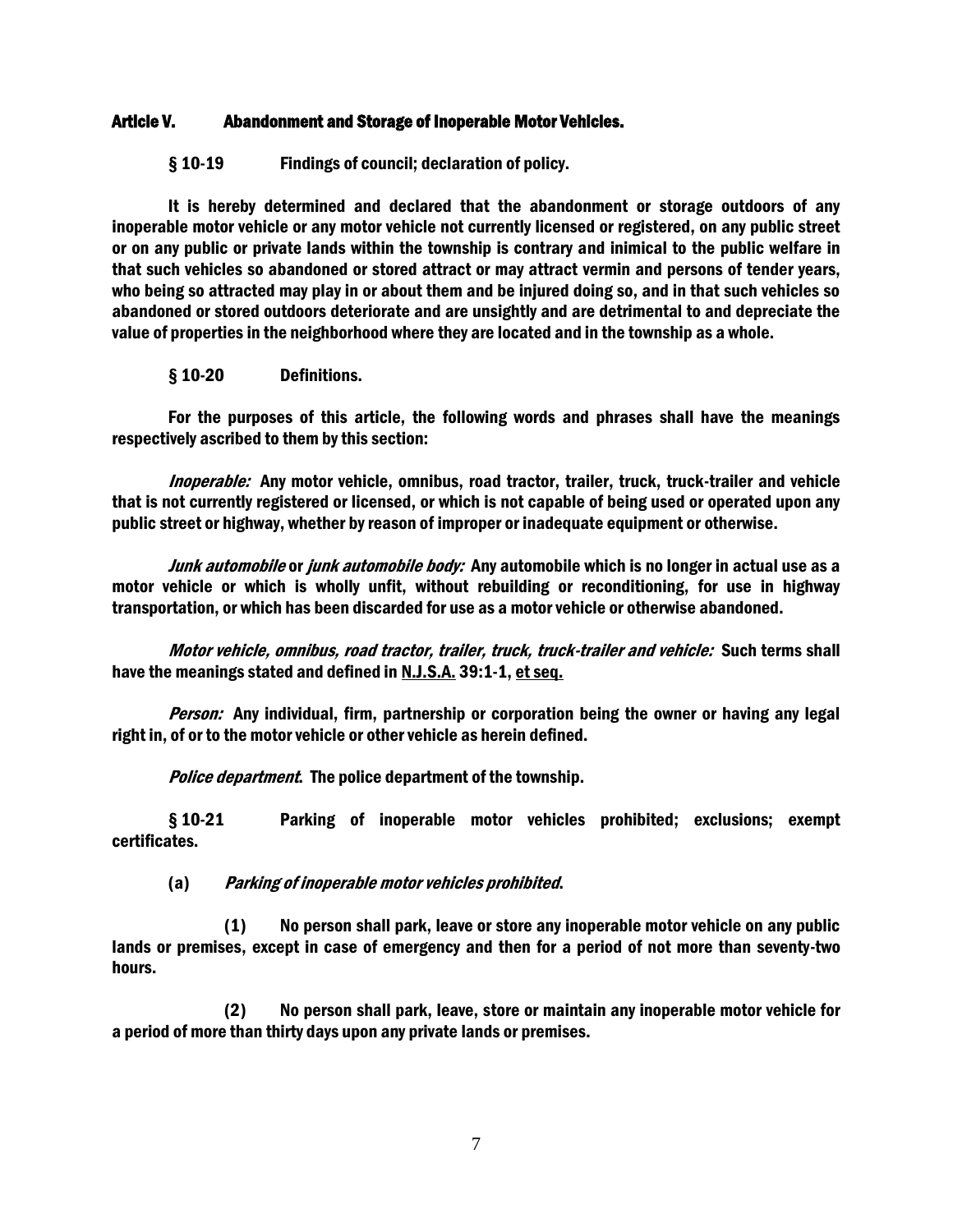(3) No owner or occupier shall any private lands or premises shall permit or suffer any in operable motor vehicle to be parked, left, stored or maintained on his lands or premises for more than thirty days.

(b) *Exclusions.* Nothing herein shall be deemed to prohibit the placing, keeping or storage of an inoperable vehicle in a garage, barn, building or other enclosure that adequately protects against injury and vermin and that substantially hides said vehicles from public view. Additionally, nothing heretofore mentioned shall be deemed to prevent any of the following activities from being conducted on private lands under the conditions or by the persons referred to:

(1) Keeping one motor vehicle within the definition set forth above which does not possess the current year's registration. Such a vehicle may be maintained by a single-dwelling unit on its associated premises as long as the motor vehicle is in complete condition.

(2) Maintaining motor vehicles altered for drag or stock car racing as long as such motor vehicles are maintained on registered trailers.

(3) Motor vehicles being held for sale or resale or for repair or maintenance or an otherwise permitted business at a regular place of business where such commercial activity is permitted.

(4) Keeping a motor vehicle which would otherwise come under the provisions of this article but whose owner is in the military stationed outside the state.

statutes.

(5) Keeping an antique motor vehicle which is classified as such under the state

(6) Use of vehicles for agricultural, business or property maintenance purposes which vehicles are not required to be registered because they remain and are used solely on private property.

(c) Exempt certificates. Any person who possesses, owns or maintains a motor vehicle covered under any of the exclusions referred to above shall obtain from the chief of police, or his designee, an exempt certificate, which shall indicate that the motor vehicle or business in question comes under one of the exclusions referred to in subparagraph (b) above. Such exempt certificate shall be valid for one year from the date of issuance; except, that a certificate issued pursuant to subparagraph (b)(3) above shall expire ten days after the termination of the business referred to. All owners of exempt certificates shall display the certificate on the windshield or other prominent place on the motor vehicle in question so that it is readily observable by the enforcement officials under this article; except, that a certificate holder pursuant to subparagraph (b)(3) shall display his certificate at some prominent place on the business premises. No fees shall be charged for the issuance of an exempt certificate.

§ 10-22 Storage of junk automobiles.

No person shall place, keep or store any junk automobile or junk automobile body on any public or private property within the township, nor shall any person who owns any real property within the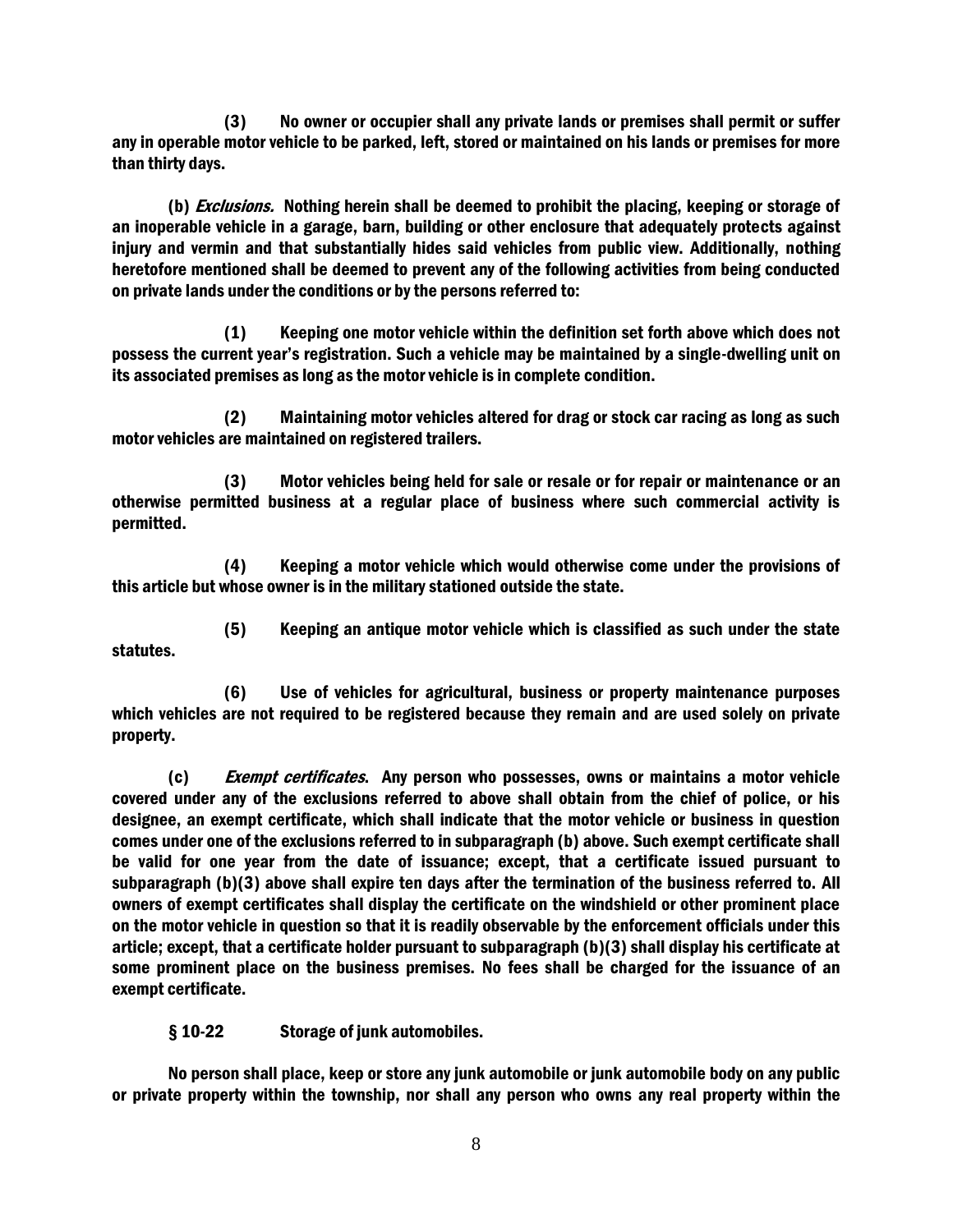township allow any such automobile of body to remain on his land, and failure to remove such automobile or body, after seven days' notice to do so by the police department, shall constitute a violation of this article.

§ 10-23 Impoundment of vehicles – Authority of police department; notice to state and to owner.

Whenever any officer of the police department finds any motor vehicle, omnibus, road tractor, trailer, truck, truck-trailer or inoperable vehicle which has been abandoned, kept or stored contrary to the provisions of this article, such officer shall remove or secure the removal of such vehicle to such premises designated by the chief of police, and such vehicle shall be retained in impoundment until the persons owning the same shall first pay the reasonable cost of removal and storage which may result from such removal before regaining possession of the vehicle and any fine or penalty and court costs assessed.

The police department shall report the taking of possession immediately to the director of the state motor vehicle commission, on a form prescribed by him for verification of ownership. Notice shall also be given to the registered owner, when and if ascertained, by certified mail, addressed to such owner at his last known address, and to the holder of any security interest filed with the director of the possession of the vehicle, the reason for its removal, its present location and the date of the proposed sale of the same, as hereinafter provided for.

§ 10-24 Same – Sale of impounded vehicles.

(a) Whenever any vehicle impounded by the police department shall remain unclaimed for a period of sixty days, the vehicle shall be sold under the direction of the chief of police at public auction to the highest bidder. Such auction shall take place after notice of such shall has been given to the owner and holder of any security interest as provided above, and at least seven days prior thereto by one publication in a newspaper circulated in the township. The address of the owner as shown on the records of the state motor vehicle commission shall be deemed sufficient for the purposes of this article.

(b) In the alternative, the sale may be conducted in conformance with the provisions of N.J.S.A. 39:10A-1 through -7, as from time to time amended.

§ 10-25 Article supplementary to state statutes.

The remedies and obligations set forth herein are in addition to those established by N.J.S.A. 39:10A-1, et seq., N.J.S.A. 39:3-4, N.J.S.A. 39:4-56.5, and any other applicable state statutes.

§ 10-26 Penalties.

Unless otherwise provided, any person who violates any provision of this article shall, upon conviction, be punished by a fine not exceeding two hundred dollars (\$250), or by imprisonment not exceeding ninety days, or both, at the discretion of the municipal judge, and each day that such violation shall continue shall be deemed a separate offense.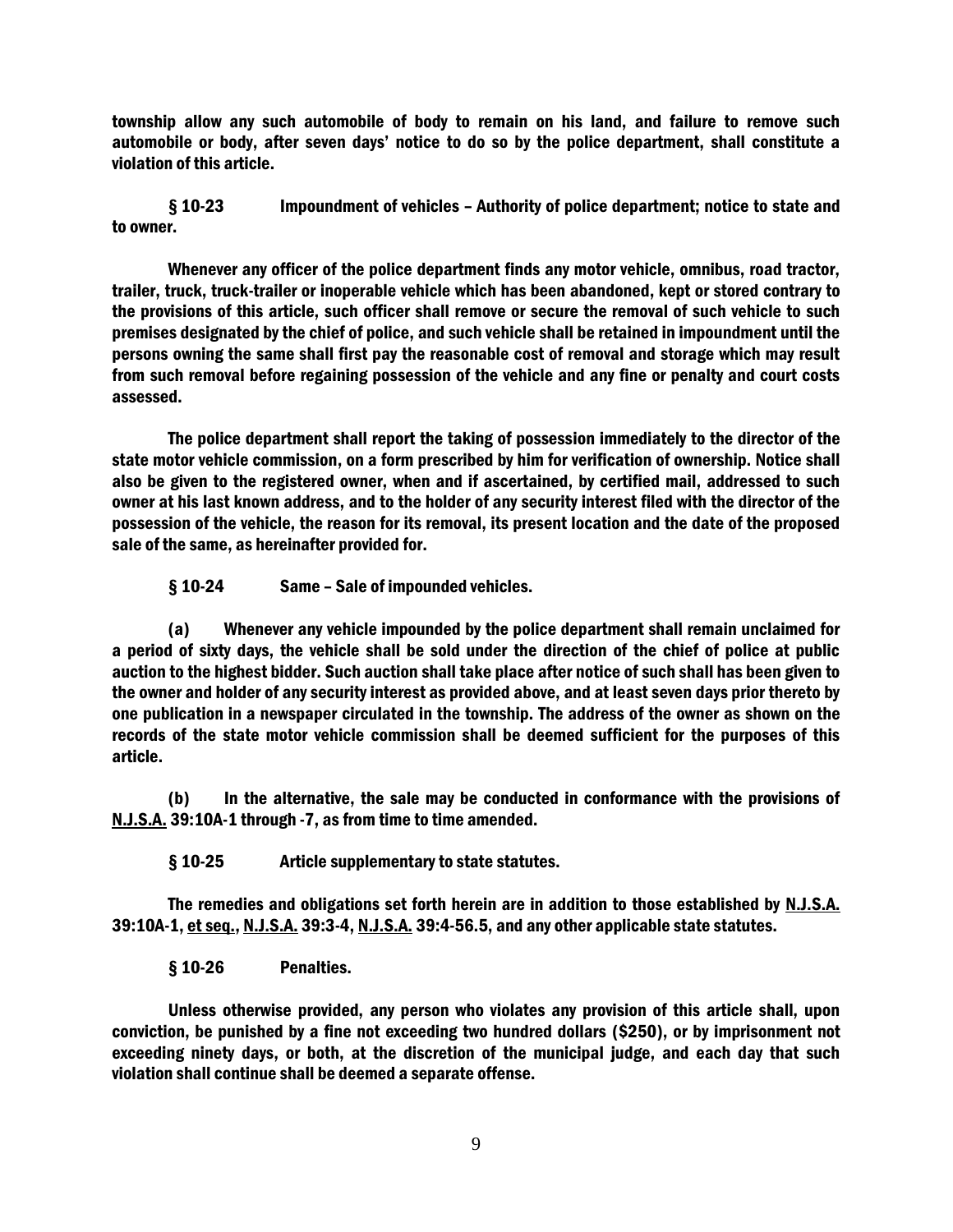### § 10-27 Continuance of violation; injunctive relief.

A continuance of a violation of a noncompliance with the provisions of this article shall be deemed a nuisance, and the township council shall have the right to apply to the courts of this state for injunctive relief or other relief in addition to the penalties provided for herein.

# Article VI. Deposit of Litter on Private Property and Public Roadways.

### § 10-28 Definitions.

For the purposes of this article, the following words and phrases shall have the meanings respectively ascribed to them by this section:

Litter. Any unused or unconsumed substance or waste material which has been discarded whether made of aluminum, glass, plastic, rubber, paper or other natural or synthetic material, or any combination thereof, including, but not limited to, any bottler, jar or can, any top, cap, or detachable tab of any bottle, jar, or can, any unlighted cigarette, cigar, match or any flaming or glowing material or any garbage, trash, refuse, debris, rubbish, grass clippings or other law or garden waste, newspaper, magazines, glass, metal, plastic or paper containers or other packaging or construction material, but does not include the waste of the primary process of mining or other extraction process, logging, sawmilling, farming or manufacturing.

Private property: Any dwelling or structure, whether or not occupied, as well as any yard, grounds, sidewalk, wall, fence, driveway, porch, steps, vestibule or mailbox belonging to or appurtenant to such dwelling or structure.

Public ways adjacent to private property: The areas from the side edge of a highway, street or road, whether or not curbed, to and including the sidewalk, if any, to the front property line of the adjacent private property, and all areas used for any public park, playground, municipal building or other installation, including driveways, parking areas, walks, paths and other public ways thereupon.

§ 10-29 Acts of Litter Prohibited.

(a) Littering prohibited. It is unlawful for any person to throw, drop, discard, or otherwise place litter of any nature upon any public or private property, other than in a litter receptacle.

(b) *Illegal dumping.* It is unlawful for any person to discard or dump along any street or road, on or off any right-of-way, any household or commercial solid waste, rubbish, refuse, junk, vehicle or vehicle parts, rubber tires, appliances, furniture, or private property, except by written consent of the owner of said property, in any place not specifically designated for the purpose of solid waste storage or disposal.

(c) Uncovered vehicles. It is unlawful for any vehicle to be driven, moved, stopped or parked, on any public roadway unless such vehicle is constructed, covered or loaded to prevent any of its load from dropping, sifting, leaking or otherwise escaping therefrom. Any person operating such vehicle from which any materials which constitute litter have fallen or escaped, which could cause an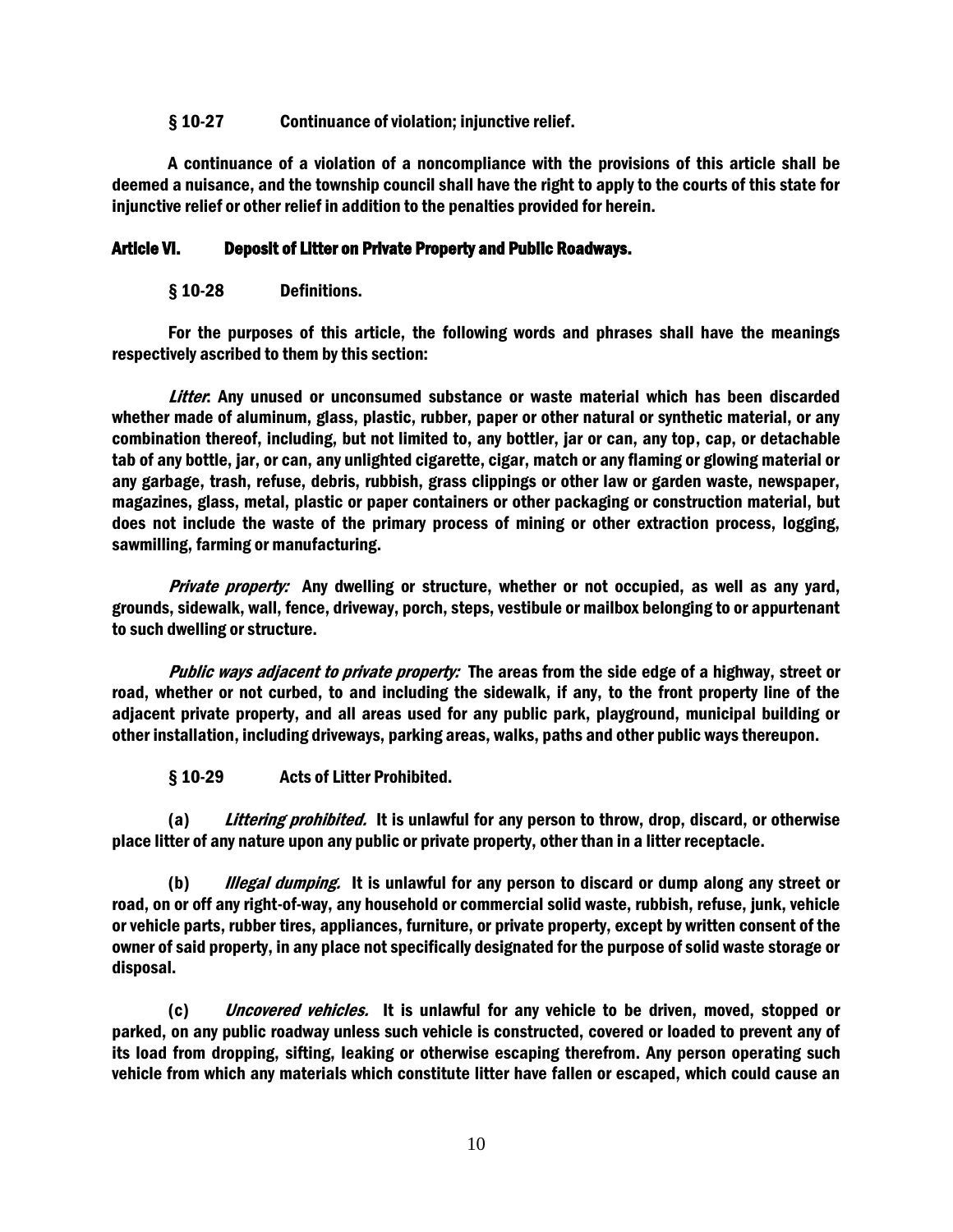obstruction, damage a vehicle, or otherwise endanger travelers or public property, must immediately cause the public property to be cleaned of all such materials and must pay the costs thereof.

(d) *Construction site.* It is unlawful for any owner, agent, or contractor in charge of a construction or demolition site to permit the accumulation of litter before, during, or immediately following completion of any construction or demolition project. It is the duty of the owner, agent, or contractor in charge of a construction site to furnish containers adequate to accommodate flyable or non-flyable debris or trash at areas convenient to construction areas, and to maintain and empty the receptacles in such a manner and with such a frequency as to prevent spillage of refuse.

§ 10-30 Exceptions.

The provisions of this article shall not be applicable to the delivery of:

(a) Mail, parcels or packages by and in accordance with the rules of the United States Postal Service.

(b) Parcels, packages and materials by and in accordance with the rules of the Railway Express Agency or other utility licensed or regulated for such purposes, and those delivered by vendors where ordered by the owner or occupant of the recipient premises.

(c) Newspapers and other publications and periodicals only if subscribed to by the owner or occupant of the recipient premises; provided, that they are either placed firmly in a receptacle designed for such purpose or, if none, then tightly wrapped to prevent blowing or scattering upon the recipient premises or adjacent areas.

(d) Laundry, dry cleaning, dairy, bakery and similar food products and commercial product sampling by agreement with or invitation of the owner or occupancy of the recipient premises.

(e) Solicitation cards, brochures and flyers by duly authorized bonafide nonprofit charitable organizations, including, but not limited to, the United Fund, American Red Cross, religious, educational, medical and volunteer police, fire, and ambulance organizations; provided, that such are packaged and placed in such a manner as not to blow or scatter upon the recipient premises or adjacent areas.

(f) Noncommercial handbills of a political or other nature whose distribution is or may be protected by constitutional rights of free speech; provided, that such are packaged and placed in such a manner as not to blow or scatter upon the recipient premises or adjacent areas.

(g) Unsolicited and unsubscribed newspapers, publications and other periodicals of a commercial nature, in whole or in part; provided, that the distribution of such is in compliance with this article; and further provided, that such are packaged and placed in such a manner as not to blow or scatter upon the recipient premises or adjacent areas.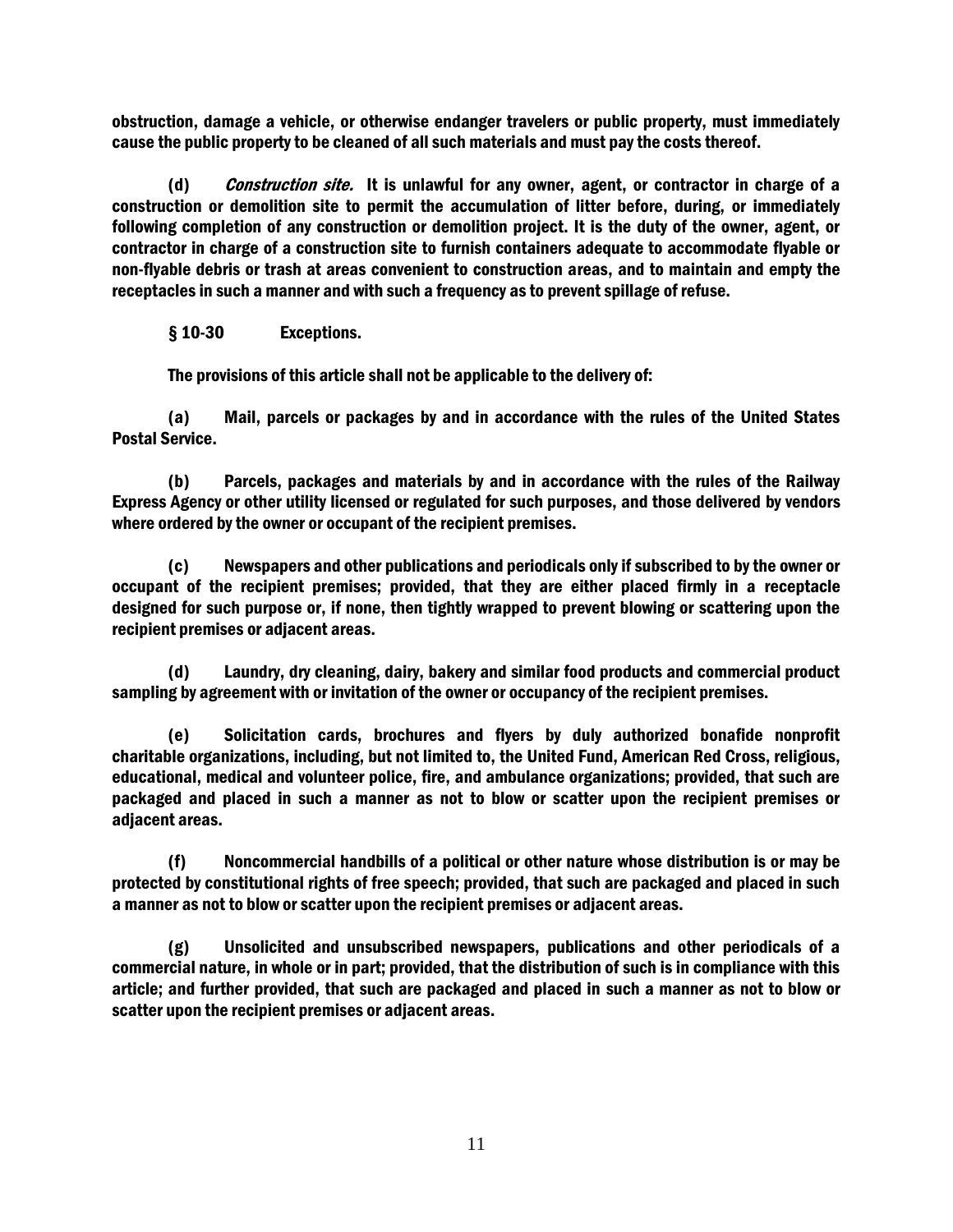§ 10-31 Unsolicited and unsubscribed commercial publications; licenses.

The delivery of unsolicited and unsubscribed newspapers, publications and other periodicals of a commercial nature, in whole or in part, shall qualify for the exception provided for in subparagraph 10-32(g) above, subject to and contingent upon initial and continuing compliance with the following requirements:

(a) Licenses. The publisher or distributor shall, prior to any such delivery, apply to the township clerk for an annual license to be effective from July 1 to the following June 30 (or any portion thereof), on forms to be prescribed by the township manager requiring, in part, complete information about the publisher, distributor, the publication concerned, frequency of distribution, and designating specific persons, with addresses and telephone numbers, responsible for compliance with this article. The fee for such licenses shall be one hundred fifty dollars (\$150) per year, or any portion thereof, to cover the costs of processing the applications and administering the requirements provided herein.

(b) Objection to delivery. The owner or occupant of any property within the township shall have the right, in writing, at any time, to transmit to the township clerk notice of objection to the continued delivery of any such unsolicited and unsubscribed publication by any licensee, and the township shall prepare and maintain, at all times on a current basis, a list of the names and addresses of such objectors which shall be sent to the police department and made available to licensees hereunder at all times during the business hours prescribed by law for the township clerk's office. Such notice of objection shall continue in effect until revoked, and it shall be deemed a violation of this article for any licensee to deliver, or continue to deliver, any such unsolicited and unsubscribed publication to any such objecting owner or occupant whose name appears on the list of objectors.

§ 10-32 Suspension and revocation of license.

The township manager may, in addition to the penalties provided for herein for violations, either suspend, revoke or refuse to renew any such license where three or more violations of this article by the licensee shall have occurred within any annual license period; provided, that the licensee is first given ten days advance written notice of any such action and a hearing.

# Section 2. Severability

If any section, paragraph, subdivision, clause or provision of the Ordinance shall be adjudged invalid, such adjudication shall apply only to the section, paragraph, subdivision, clause or provision so adjudged and the remainder of this Ordinance shall be deemed valid and effective.